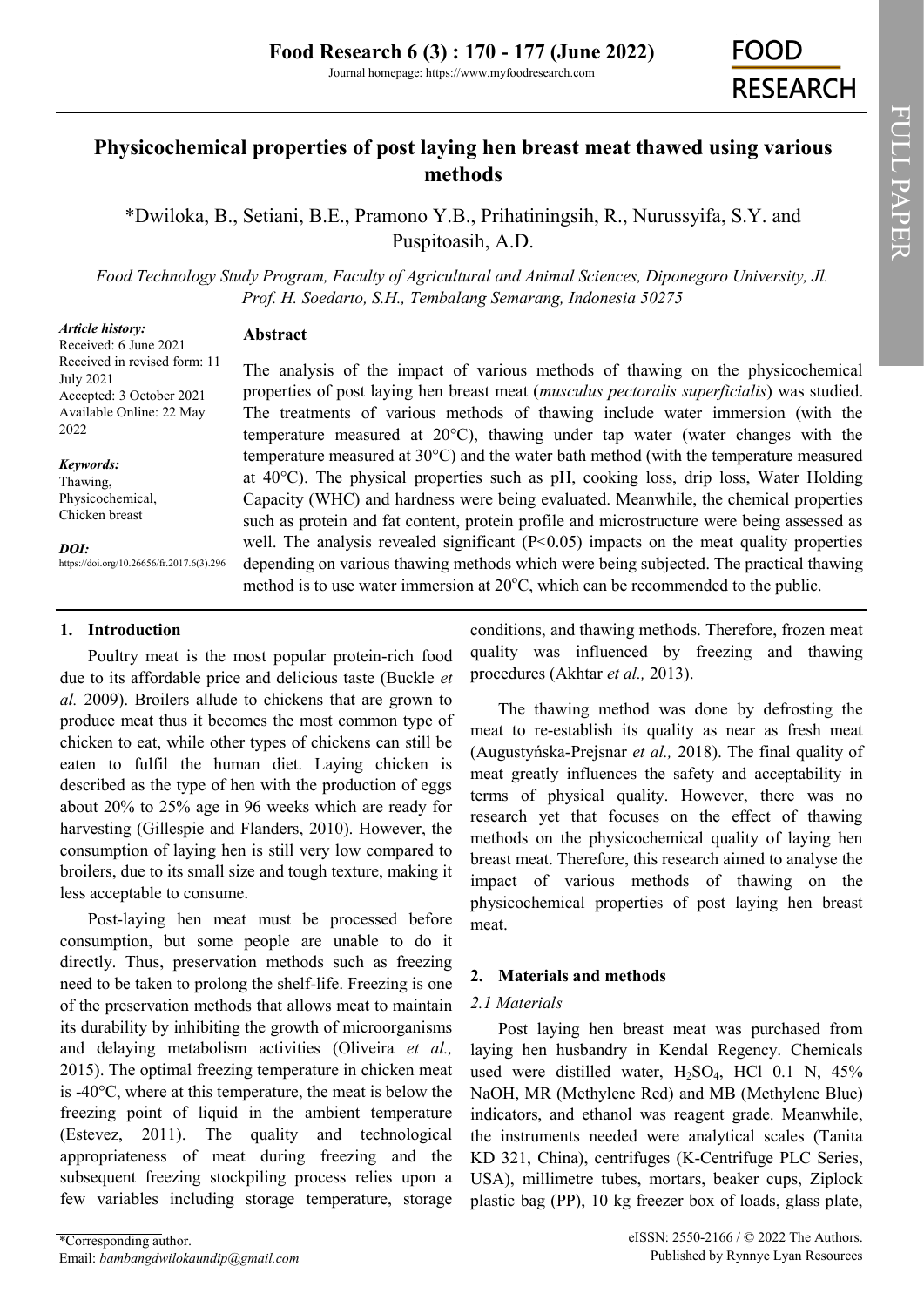FULL PAPER

oven, desiccator, filter paper Whatman-1 No. 41, analytical scales (Tanita KD 321, China), pH meters (OHAUS ST2100-F, USA), water bath (Memmert WNB14RING, Germany), texture analyser (Brookfield C3, USA), Erlenmeyer tubes, Kjeldahl flasks, Soxhlet, SDS-PAGE, SEM (JEOL JSM-6510LA), water bath (Memmert WNB14RING, Germany), filter papers, knives, freezer and oven.

### *2.2 Freezing and thawing*

Sample preparation was begun by cutting fresh laying hens about 90 weeks old into fillets and put into zip lock bags then were frozen in the storage  $(-22^{\circ}C)$  for 24 hrs) and kept under freezing temperatures (-12°C). Three thawing methods were evaluated: T1 (placed into a container containing normal temperature water of 20°C for 13 mins), T2 (thawing under running tap water with the temperature measured at 30°C for 10 mins) and T3 (immersed in a water bath that has been previously filled with water and heated to reach a temperature of 40°C for 8 mins). Control treatment or T0 was prepared by cutting the fresh approximately 90 weeks-old laying hens breast meat into fillets without going through the freezing and thawing process.

#### *2.3 pH measurement*

the pH of the samples was determined by using a pH meter with a combined glass electrode that had been calibrated previously at pH 4.0 and 7.0. The sample pH was determined by inserting the probe into the sample (Yusop *et al.,* 2010).

#### *2.4 Cooking loss measurement*

Each sample that had been thawed was cooked and weighed before and after cooking. The samples were dab dried using tissue before being weighed (Yusop *et al*., 2010). The calculation for cooking loss was measured as follows:

$$
\% \text{ Cooking Loss} = \frac{\text{thawed weight} - \text{cooked weight}}{\text{thawed weight}} \times 100\%
$$

#### *2.5 Water holding capacity (WHC) measurement*

A total of 2 g of meat cube were laid on the filter paper circles placed between glass plates. The pressure of 10 kg load was put on the glass plates for 5 mins. After that, the meat cube was removed from the filter papers and weighed. Drip loss of meat samples was determined by measuring the difference between initial and final weight. The WHC was presented as the percentage of drip loss relative to the initial sample weight (Hamm, 1961).

### *2.6 Drip loss measurement*

After 24 hrs of post mortem, breast fillet samples were weighed. After that, it was stored in polyethylene trays covered with waterproof plastic film at  $3\pm1$ °C for 72 hrs and then thawed (Northcutt *et al.,* 1994; Dirinck *et al.,* 1996). The sample was weighed with an analytical balance and the drip loss was calculated as initial weight minus final weight and expressed as a percentage by the

formula:<br>% Drip Loss =  $\frac{\text{thawed weight} - \text{ fresh weight}}{6} \times 100\%$ fresh weight

#### *2.7 Hardness measurement*

Hardness was measured by using  $2 \times 2 \times 1$  cm of the sample meat where it was cut longitudinal. Then the sample was placed in a texture analyser (Warner-Bratzler). The probe would press the sample based on the set measurement.

#### *2.8 Protein content*

Protein content was analysed using the Kjeldahl method (AOAC, 2000). It was carried out in three stages, specifically, the destruction stage, where the sample will be destructed with concentrated sulfate  $(H_2SO_4)$  origin and selenium as a catalyst in the acidic chamber. Distillation stage, where the ammonium ions were converted into ammonia in the addition of NaOH, and trap N (4% boric acid  $+$  2 drops MRMB indicator), the distillation stage ended when the catcher changes colour from purple to green. The last step was the titration with 0.1 N HCl. The endpoint of titration was marked by a change in solution from green to purple.

#### *2.9 Fat content*

Fat content was tested by the Soxhlet extraction method expressed in percentage (AOAC, 2005). The Soxhlet extraction method began with the preparation of filter paper with a size of 11.7×14.5 cm which was dried for 1 hr in an oven at 105°C. The filter paper was put into a desiccator for 15 mins then weighed. The meat sample was weighed 1.5  $g(A)$ . After that, it was placed in the middle of filter paper and then folded. The sample was dried in an oven with a temperature of 105°C for 4 hrs later was put into the desiccator for 15 mins and reweighed to a constant (B). The extracted sample was taken out of the tool and aerated for 30 mins at room temperature, then condensed for 1 hr and was put into the desiccator for 15 mins. The weighing was done again if the weight difference does not exceed 0.2 mg (C).

#### *2.10 Protein profile test*

The protein profile was characterized by SDS-PAGE (sodium dodecyl sulfate-polyacrylamide gel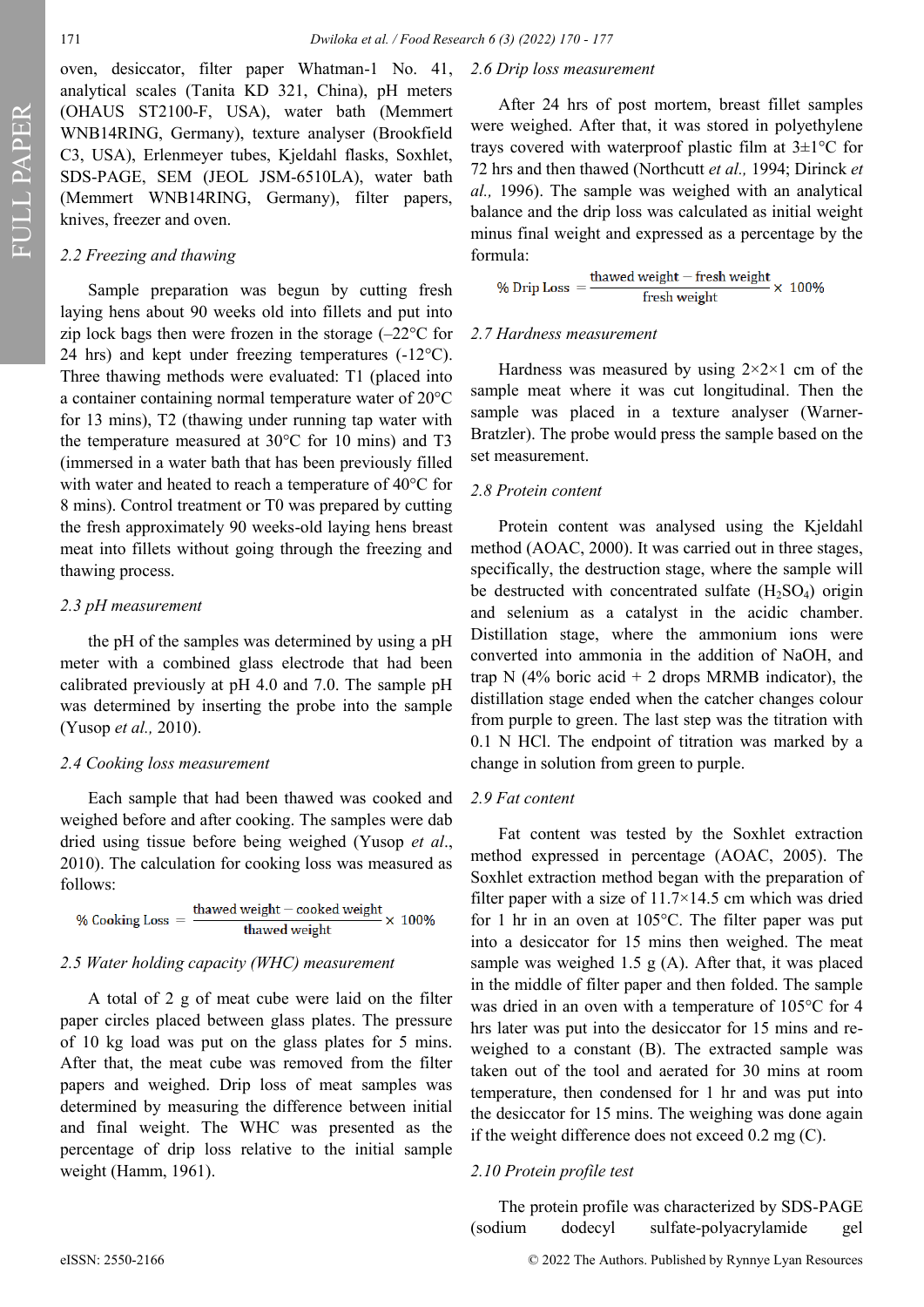electrophoresis) which was carried out using standard methods (Hames, 1988). Protein samples were denatured with buffer samples (Tris-Cl 150mM pH 6.8, SDS 6.25%, merk-mercaptoethanol, glycerol 25%, bromophenol blue 2.5 mM) with a protein and buffer ratio of 4: 1 and boiled for 2 mins. Electrophoresis was carried out at a voltage of 150 volts for 45 mins. Coomasie brilliant blue 0.1% was used for staining protein.

#### *2.11 Microstructure test*

Microstructure test (SEM) used samples in the form of frozen laying hen breast meat that had been thawed according to the treatments. The sample was analysed by drying it in an oven at 105°C for 4 hrs. After drying, it was followed by microstructure testing with SEM. The sample was placed on the SEM specimen holder using a carbon twin tip with the cross-section directed vertically upwards for the objective lens. The chamber in the sample was vacuumed up to  $10^{-6}$  torr then operated with standard operating parameters including high voltage 20 kV, spot size 50, and a working distance of 10 mm. The results obtained were presented in the form of a microstructure illustration (Egerton, 2005).

### *2.12 Statistical analysis*

Parametric statistics such as pH value, water holding capacity, drip loss, hardness, cooking loss, protein and fat content were analysed statistically by Analysis of Varian (ANOVA) using the SPSS application.

### **3. Results and discussion**

### *3.1 pH value*

According to the data, every result of the treatment showed the tendency to decrease which was caused by the acceleration of post mortem glycolysis, the transformation of glycogen into lactate acid in muscle. Post-mortem muscle metabolic processes cause the pH to decrease which can predict the final meat quality from the potential lactate formation as a result of lactate accumulation (Dadgar *et al.*, 2012). The thawing treatment at 40°C (T3) showed the lowest pH. Hightemperature usage caused protein denaturation in chicken meat and the release of hydrogen ions (Akhtar *et al.,*

### 2013), therefore pH levels decreased subsequently.

The pH value of meat is a direct reflection of fatty acids thus affecting the physical quality such as tenderness, water holding capacity and colour of meat. The lower the pH, the decrease in meat quality was observed (Toplu *et al.,* 2014). The pH range of nonmarinated chicken (raw meat) was 6.0-6.2 (Yusop *et al*., 2010). This statement can be used as a reference for the pH of fresh raw chicken meat, henceforth, between the pH levels of each treatment, T1 showed the optimum pH value since it reaches the highest pH with the nearest characteristic to T0 (fresh chicken meat).

### *3.2 Water holding capacity*

Thawing treatment at 40°C produced the lowest water holding capacity (WHC). The decline of WHC value was caused by the denaturation of protein that changes myofibril and sarcoplasmic protein structure (Karunanayaka *et al.,* 2016). Myosin and actin are the major components of myofibril protein components, myosin begins to denature at 35°C while the actin will start to denature when the denaturation of myosin is complete (Ishiwatari *et al.,* 2013). Subjecting meat to sub -zero temperatures, thawing and then refreezing, mechanically disrupts the muscle cell integrity initiating a series of changes that causes the meat's dependency upon the structure of the myofibrillar proteins, particularly myosin (Ali *et al.,* 2015). In addition, the denaturation of myofibrillar and sarcoplasmic proteins and that water loss in the whole chicken carcass were associated with the protein denaturation due to the rapid glycolysis (Kato *et al.,*2013). pH amount is also taken into account for meat's water-holding capacity (Dyubele *et al.,* 2010). The decrease in pH near the isoelectric point of myofibrillar protein resulted in low WHC due to a reduction in myofibrillar protein's net charge (Jung *et al.,* 2015).

A drip is water that comes out and is not reabsorbed by the fibres during defrosting. Based on Table 1, it was known that the higher the thawing temperature, the higher the drip loss value obtained. Following the previous research, the amount of drip loss that came out of chicken meat would increase with the increasing thawing temperature (Augustyńska-Prejsnar *et al.,* 2018).

Table 1. Measurements for pH, water holding capacity, drip loss, hardness and cooking loss of laying hen breast meat with different thawing methods

| Parameters           | T0                            | Τ1                           | Т2                            | T3                            |
|----------------------|-------------------------------|------------------------------|-------------------------------|-------------------------------|
| pH                   | $6.01 \pm 0.05$ <sup>d</sup>  | $5.93 \pm 0.02$ <sup>c</sup> | $5.88 \pm 0.03^b$             | $5.79 \pm 0.03^{\circ}$       |
| WHC $(\% )$          | $50.25 \pm 0.46$ <sup>d</sup> | $40.9 \pm 0.72$ <sup>c</sup> | $39.28 \pm 0.78^b$            | $35.67 \pm 0.41^{\circ}$      |
| Drip Loss $(\% )$    |                               | $0.72 \pm 0.30^{\circ}$      | $1.31 \pm 0.59$ <sup>ab</sup> | $1.8 \pm 0.60^{\circ}$        |
| Hardness (gf)        | $55.96 \pm 0.76^{\circ}$      | $58.82 \pm 0.64^b$           | $64.84 \pm 0.96^{\circ}$      | $87.4 \pm 0.89$ <sup>d</sup>  |
| Cooking Loss $(\% )$ | $38.02 \pm 0.97$ <sup>a</sup> | $39.84 \pm 0.57^{\rm b}$     | $41.39 \pm 0.71$ °            | 59.37 $\pm$ 0.41 <sup>d</sup> |

Values are presented as mean±SD. Values with different superscripts within the same row are significantly different (p<0.05).

eISSN: 2550-2166 © 2022 The Authors. Published by Rynnye Lyan Resources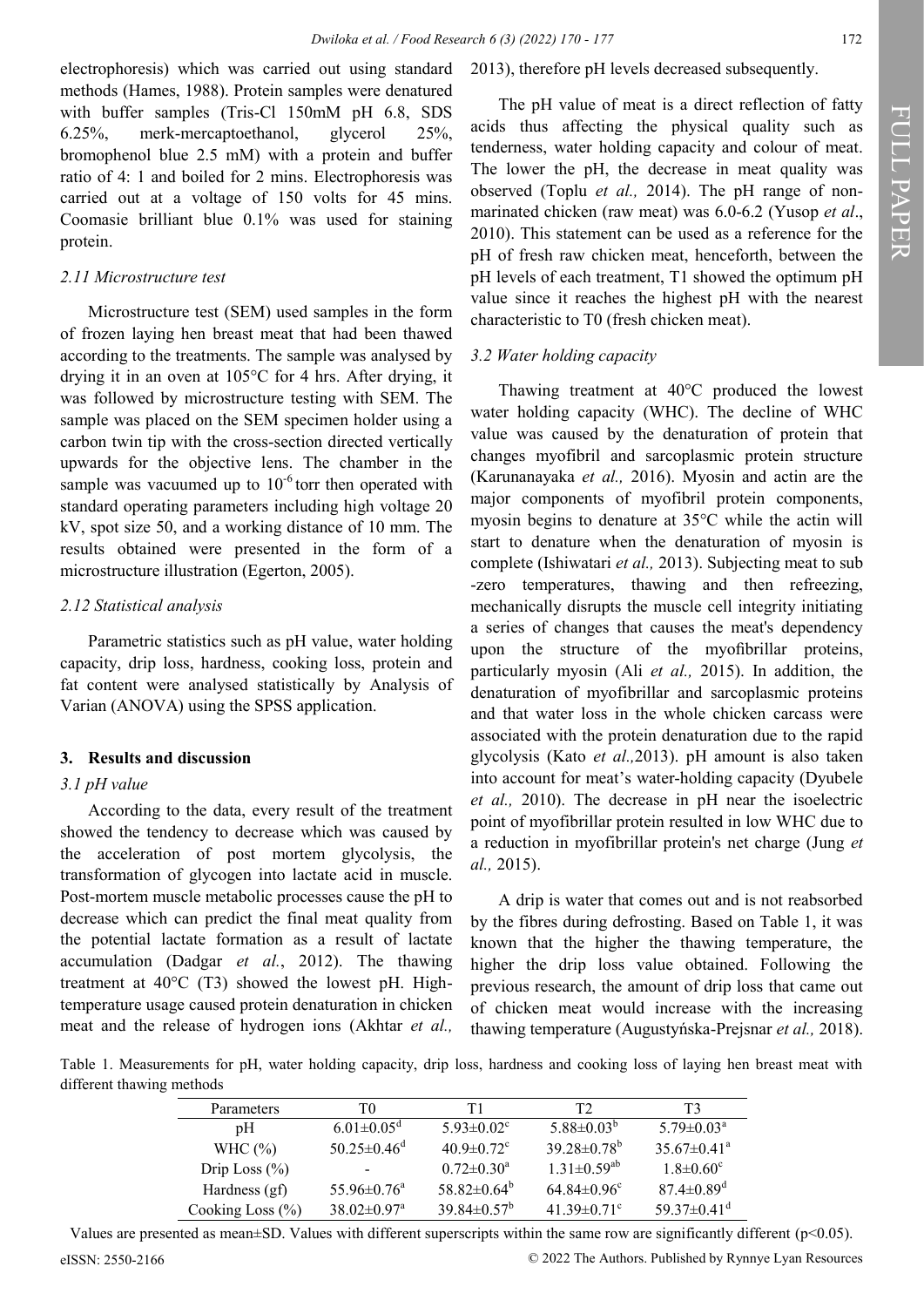FULL PAPER

The lowest drip loss value was obtained by treatment of T1 with a value of 0.72, followed by T2, and the highest drip loss value was obtained by T3. The lowest drip loss showed by T1 indicated that the nutrients in post laying hen breast meat can be maintained. Denaturation of myofibril and sarcoplasmic proteins can decrease or even eliminate the functionality of protein in water binding capacity and facilitate the loss of sarcoplasmic constituents that dissolve from muscle cells into the extracellular space therefore more drip comes out of meat (Nkukwana *et al.,* 2015).

#### *3.4 Hardness*

The lower the hardness, the better the texture of the meat. T1 gave the lowest point of hardness while T3 gave the highest point of hardness. The hardest meat achieved by T3 was attributed to the meat contraction because of shock temperature due to thermal treatment. Thermal treatment affects the tissue, which in turn influences the hardness of the foal meat since changes in the cutting force are closely related to the myofibril contraction and degree of collagen denaturation (Lorenzo *et al.,* 2015). Meat contraction causes sarcomere shortening, thus the shorter the sarcomere, the tougher the meat. The shortening of sarcomere during thawing may cause a lot of water to come out thus the meat will become harder (Xia *et al.,* 2009). The more water that comes out of the meat, the meat will be drier and tends to be harder with lower elasticity (Öztürk and Serdarog lu, 2015).

#### *3.5 Drip loss*

Thawing treatment of frozen meat can cause water loss during cooking. One of the main problems caused by meat thawing and cooking is the excessive release of liquid and consequently, nutrient loss, damaging processing profitability and consumers' deception (Oliveira *et al.,* 2015). According to the above results, higher temperature gives higher drip loss. When meat is cooked, the linkages between the proteins dissolve causing excess free water to escape and the solids to become edible. Variation of the water content in the meat during cooking affects meat juiciness while dripping loss from meat tissue after cooking was generally attributed to the denaturation of myofibrillar proteins and it was strictly related to water holding capacity (Chiavaro *et al.,* 2009). Thawing of frozen meat causes significant quality deterioration, due to the formation of large extracellular ice crystals, lipid oxidation, protein oxidation, and protein denaturation that affects each function (Xia *et al.,* 2012). Increased myosin denaturation may also construe the higher the drip loss of meat samples (Xia *et al.,*  2010). Another factor that affects drip loss is fat intramuscularly, it inhibits or reduces meat juiciness

which comes out during heating, even if the meat contains bigger intramuscular fat, the meat will still lose fat in greater amounts (Lawrie, 2003).

#### *3.6 Protein and fat content*

The different treatments of thawing method in frozen laying hen breast meat had a significant influence on its fat and protein content  $(p<0.05)$ . There was a protein content decrease on laying hen breast meat with T1, T2, and T3 treatment compared to T0 as portrayed in Table 2. The thawing process not only affected the decrease in protein content but also influenced the quality of the protein in the post laying hens due to the protein oxidation. This is due to the release of pro-oxidants that increase the oxidation potential of proteins, one of which is iron which is soluble in drips. When a protein undergoes oxidation; thus, there will be amino acid destruction, protein degradation, increased surface hydrophobicity, fragmentation, and cross-linking to proteins (Leygonie *et al.,* 2012).

The treatment with the lowest percentage of protein content was T3, with a protein content of 23.75%. The thawing process with higher temperatures caused some liquids to come out of the meat. Drips released by the meat were caused by the inability of the muscles to absorb the water that came out. Drip loss will cause the meat to be less acceptable due to the loss of components such as amino acids or nucleotides, hence making the meat to be less tasty (Oliveira *et al.,* 2015). Drips that come out during the thawing process have the potential to reduce protein levels in the post laying hen breast meat since some nutrients dissolved with water. T1 showed the optimum thawing method with high levels of protein, indicated by an average protein was approximately 39.26%. Thawing at a low temperature will cause fewer drips because the ice crystals in frozen meat are not melted completely. It was in agreement with Ozogul (2019) reporting that a proper thawing temperature ranges between 12-25°C, which can be done with air and water media.

Table 2 shows the higher temperature used in the thawing reduce fat content in laying hen breast meat as T0 treatment showed the highest fat content followed by T1, T2 and T3 treatment respectively . The level of fat lost after the thawing process might be due to the changes in tissue that causes water and fat to come out. The change in muscle structure in the meat during the frozen storage process causes the formation of cavities that cause water and fat to come out during the thawing process (Sigurgisladottir *et al.,* 2000). Damage to the muscle structure of the flesh due to ice crystals allows the release of pro-oxidants which cause fat to oxidize during thawing (Akhtar *et al.,* 2013). The presence of pro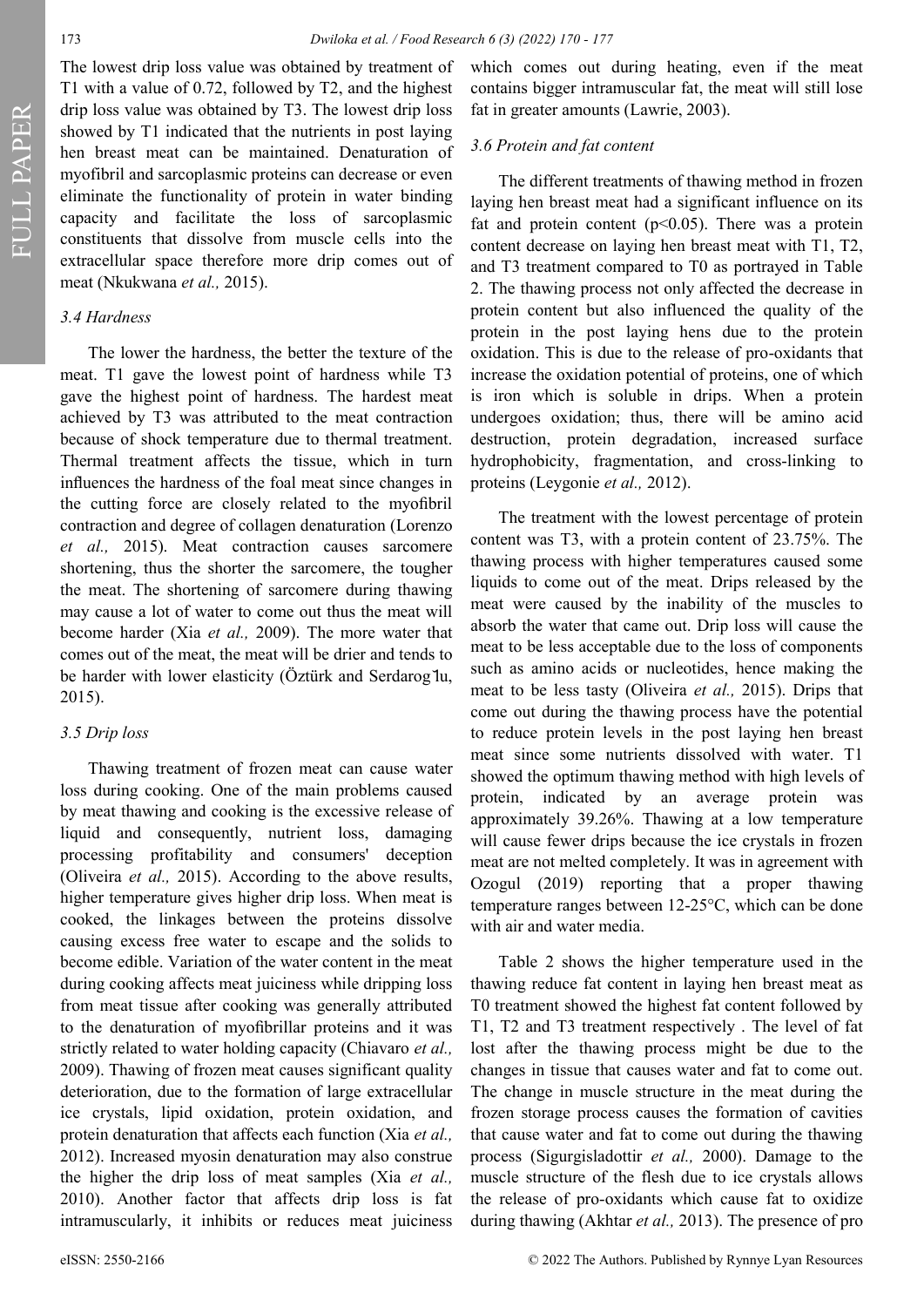Table 2. Protein and fat content of laying hen breast meat with different thawing methods

| <b>Parameters</b>  |                              |                         |                        |                          |
|--------------------|------------------------------|-------------------------|------------------------|--------------------------|
| Protein Content    | $39.26 \pm 0.70^{\circ}$     | $33.23\pm0.81^{\circ}$  | $32.67\pm0.75^{\circ}$ | $23.75 \pm 0.80^{\circ}$ |
| <b>Fat Content</b> | $3.59 \pm 0.54$ <sup>a</sup> | $2.52 \pm 0.86^{\circ}$ | $2.49\pm0.85^{\circ}$  | $1.39 \pm 0.41$ °        |

Values are presented as mean±SD. Values with different superscripts within the same row are significantly different (p<0.05).

-oxidants such as oxidized fats, free radicals, and oxidative enzymes will affect the occurrence of protein oxidation. Some protein derivatives that can bind to the fat substrate that trigger oxidation includes carbonyl forming compounds. One of the fat substrates that react with protein derivatives and form carbonyl groups (ketones and aldehydes) is malondialdehyde (Xiong, 2000). The loss of fat with this lipoprotein and also the occurrence of compound oxidation allow a change in sensory quality namely flavour and aroma.

### *3.7 Protein profile*

The results of SDS-Page post laying hen breast meat with various thawing treatments can be seen in Figure 1 where the detection of 5 bands with different molecular weights. The bands with a molecular weight of 25 kDa, 36 kDa, 39 kDa, 47 kDa, 58 kDa, and 60 kDa were detected. The proteins in breast chicken include Phosphopglycerate mutase (25 kDa), Glyceraldehyde phosphate dehydrogenase (36 kDa), Aldolase (39 kDa), Enolase (47 kDa), Phosphoglucose isomerase (58 kDa), and Pyruvate kinase (36 kDa), Aldolase (39 kDa), Enolase (47 kDa), Phosphoglucose isomerase (58 kDa), and Pyruvate kinase (36 kDa) 60 kDa) (Mudalal *et al*., 2014). The presence of bands that appeared vague or unclear on the protein profile sequence was due to adjacent bands having the same amount of amino acids, but among them, there were extracts of amino acid residues that cause the band's position to change. The



Figure 1. (a) Protein profile of laying hen breast meat without freezing and thawing treatment, (b) protein profile of laying hen breast meat with thawing treatment immersed in water at temperature 20°C, (c) protein profile of laying hen breast meat with thawing treatment submerged under running water at temperature 30°C, (d) protein profile of laying hen breast meat with thawing treatment immersed in water bath with temperature of 40°C.

adjacent bands have the same amount of amino acids but one of them has an extract of amino acid residues so that the position of the ribbon is slightly different.

The SDS-Page results indicated that the thawing treatment affected the protein components in the meat with the presence of different protein bands in each treatment. Meat with thawing temperatures of 20°C showed clearer protein bands compared to protein bands in laying hen breast meat which was at 30°C and 40°C. The bands that fade after heating were caused by heating which protein denaturation thus the molecular weight gradually decreased. Protein in food that was heated would have a lower molecular weight because the protein was denatured and broken down into smaller structures (Murphy and Marks, 2000). The heat treatment that was applied during the thawing process, caused protein denaturation and thus affected the protein fraction such as actin, myosin, tropomyosin, and others. An increase in thawing temperature can trigger an increase in cooking loss and increase myosin denaturation (Xia *et al.,* 2010). The results of SDS-Page showed that there was a change in the structure of the band on the protein of T3 meat.

#### *3.8 Microstructure*

The muscle structure of the post-laying hens as seen on Figure 2 showed a difference in each treatment. The T1 treatment appeared to have not undergone rolling or wrinkling texture, whereas in T2 began to experience shrinkage and rolls appeared in the muscle fibres, and in the T3 treatment appeared more rolls and wrinkles in the muscle fibres of the post laying hens. In contrast to the form of muscle fibres at T0 (control) which has smooth muscle fibres without wrinkles and rolls. The structure of muscle fibres due to the treatment of thawing with water flowing (T2) shows less muscle fibre damage compared to the treatment of thawing T3, but worse when compared to thawing soaked with water (water immersion) (T1). Thus, the existence of different thawing methods will affect the quality of the microstructure and the quality of the gel from meat (Li *et al.,* 2019). The process of thawing at 40°C with the highest temperature caused the most significant destructive effect on the microstructure of the post laying hen breast meat. This is in accordance with the previous experiment that states the high-temperature thawing method can cause a massive damage effect on the muscle fibres and increase the damage of the muscle fibre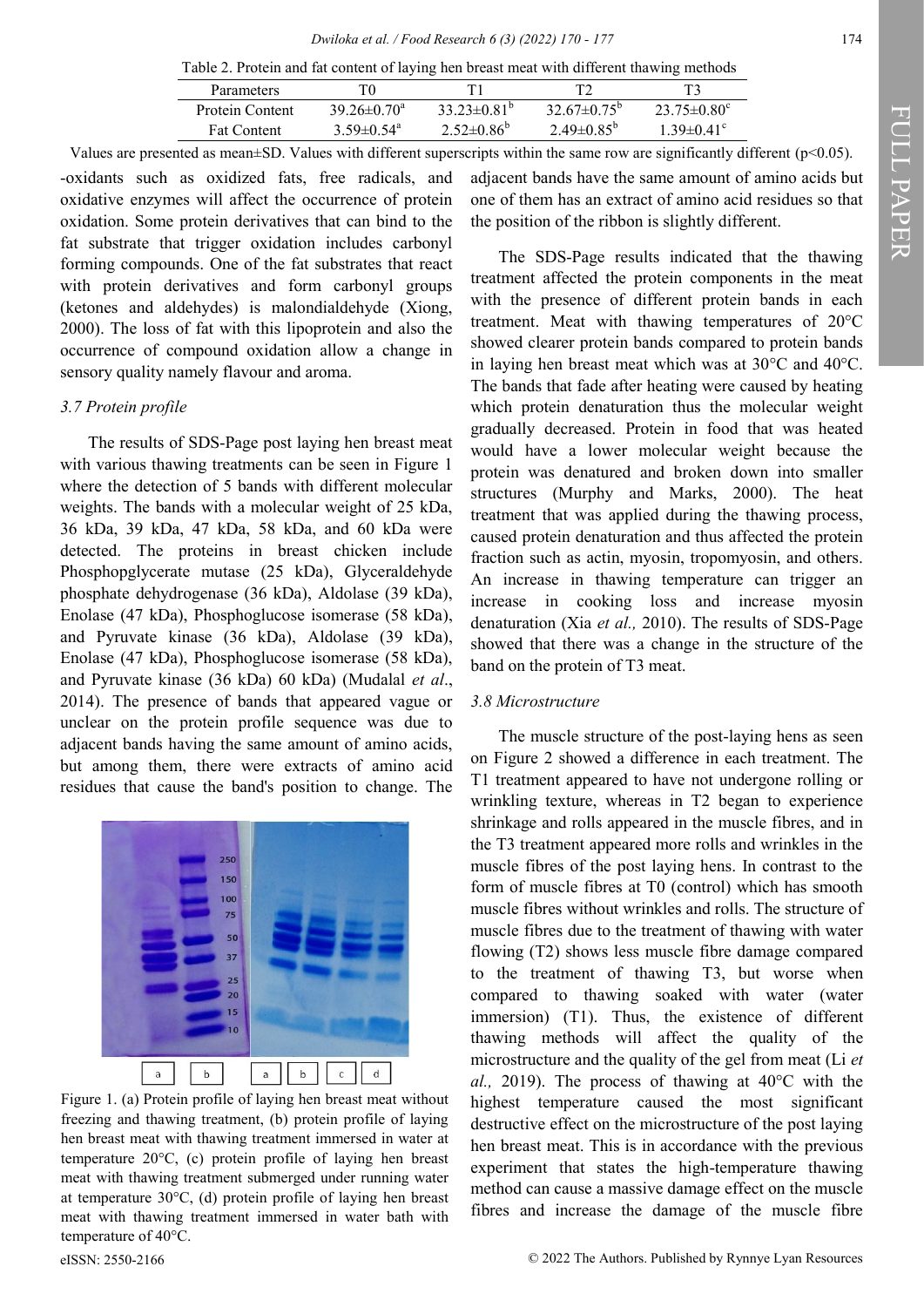bundle compared to the low-temperature thawing method (Xia *et al*., 2012).



Figure 2. (a) Microstructure of muscle fibres of fresh meat (control) (b) Microstructure of muscle fibres after thawed with water immersion at a temperature of 20°C (c) Microstructure of muscle fibres after thawed with water flow at a temperature of 30°C (d) Microstructure of muscle fibre after thawed with warm water immersion with a temperature of 40°C (water bath).

The difference in muscle fibres in the post laying hens might be due to the freezing and re-thawing process which causes protein damage. The occurrence of different conditions in different muscle fibres is caused by the muscle undergoing a freezing cycle and experiencing myofibrillar protein damage caused by ice crystals during freezing and thawing (Jeong *et al.,* 2011). The effect of the thawing method which showed the differences in microstructure of post laying hens meat was caused by protein dissociation during thawing, which can trigger protein denaturation. Protein dissociation during thawing can trigger depolymerization of actin and actomyosin, resulting in fractures or broken non-covalent bonds that lead to protein denaturation (Zhu *et al.,* 2015).

### **4. Conclusion**

Thawing methods under various temperatures in the range of 20°C up to 40°C resulted in the changes in the post laying hens' breast meat physicochemical qualities. The result indicated that there were significant  $(P<0.05)$ impacts on the meat quality properties depending on various methods of thawing which were being subjected. Practical application of the thawing method using water immersion (with the temperature measured at 20°C) was recommended to the public refers of the physicochemical properties of post laying hen breast meat.

### **Acknowledgements**

This research was funded by the DIPA Faculty of Animal and Agricultural Sciences Diponegoro University.

### **References**

- Akhtar, S., Khan, M.I. and Faiz, F. (2013). Effect of thawing on frozen meat quality: a comprehensive review. *Pakistan Journal of Food Science,* 23(4), 198-211.
- Ali, S., Zhang, W., Rajput, N., Khan, M.A., Li, C. and Zhou, G. (2015). Effect of multiple freeze–thaw cycles on the quality of chicken breast meat. *Journal of Food Chemistry*, 173, 808–814. [https://](https://doi.org/10.1016/j.foodchem.2014.09.095) [doi.org/10.1016/j.foodchem.2014.09.095](https://doi.org/10.1016/j.foodchem.2014.09.095)
- AOAC. (2000). Official Methods of Analysis.  $17<sup>th</sup>$  Ed. Gaithersburg, USA: Association of Official Analytical Chemists.
- AOAC. (2005). Official Methods of Analysis of the Association of Official Analytical Chemists. Gaithersburg, USA: Association of Official Analytical Chemist.
- Augustyńska-Prejsnar, A., Ormian, M. and Sokołowicz, Z. (2018). Physicochemical and sensory properties of broiler chicken breast meat stored frozen and thawed using various methods, *Journal of Food Quality*, 2018, 6754070. https:// doi.org/10.1155/2018/6754070
- Buckle, K.A., Edward, R.A., Fleet, G.H. and Wootton, M. (2009). Ilmu Pangan. Terjemahan Hari P dan Adiono. Jakarta, Indoneisa: UI Press.
- Chiavaro, E., Rinaldi, M., Vittadini, E. and Barbanti, D. (2009). Cooking of pork longissimus dorsi at different temperature and relative humidity values: Effects on selected physico-chemical properties. *Journal of Food Engineering*, 93(2), 158–165. https://doi.org/10.1016/j.jfoodeng.2009.01.010
- Dadgar, S., Lee, E.S., Crowe, T.G., Classen, H.L. and Shand, P.J. (2012). Characteristics of cold-induced dark, firm, dry broiler chicken breast meat. *British Poultry Science,* 53(3), 351–359. https:// doi.org/10.1080/00071668.2012.695335
- Dirinck, P., De Winne, A., Casteels, M. and Frigg. (1996). Studies on vitamin E and meat quality. 1. Effect of feeding high vitamin E levels on timerelated pork quality. *Journal of Agricultural and Food Chemistry*, 44, 65-68. https://doi.org/10.1021/ jf940607x
- Dyubele, N.L., Muchenje, V., Nkukwana, T.T. and Chimonyo, M. (2010). Consumer sensory characteristics of broiler and indigenous chicken meat: A South African example. *Food Quality and Preference*. 21(7), 815–819. https://doi.org/10.1016/ j.foodqual.2010.04.005
- Egerton, R. (2005). Physical Principles of Electron Microscopy: An Introduction to TEM, SEM, and AEM. New York, USA: Springer Science+Business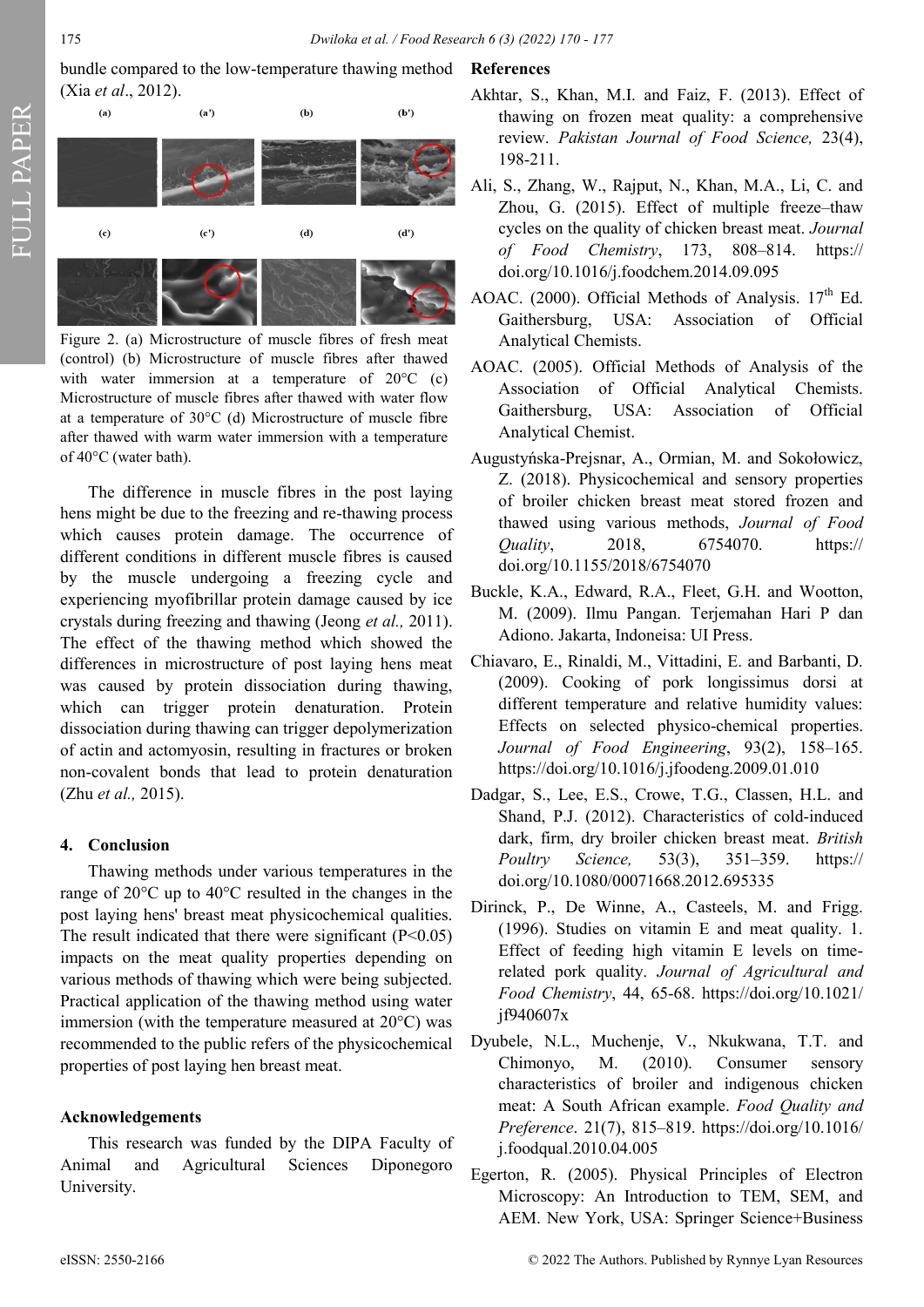Media Inc. https://doi.org/10.1007/b136495

- Estevez, M. (2011). Protein carbonyls in meat systems: A review. *Meat Science,* 89, 259- 279. https:// doi.org/10.1016/j.meatsci.2011.04.025
- Gillespie, J.R. and Flanders, F.B. (2010). Modern Livestock and Poultry Production: Feeding, Management, Housing, and Equipment*.* 8th ed. New York, USA: Delmar, Ltd.
- Hames, B. D. (1998). Gel Electrophoresis of Proteins. New York, USA: Oxford University Press.
- Hamm, R. (1961). Biochemistry of meat hydration. *Advances in Food and Nutrition Research*, 10, 335- 443. [https://doi.org/10.1016/S0065](https://doi.org/10.1016/S0065-2628(08)60141-X)-2628(08)60141- [X](https://doi.org/10.1016/S0065-2628(08)60141-X)
- Ishiwatari, N., Fukuoka, M. and Sakai, N. (2013). Effect of protein denaturation degree on texture and water state of cooked meat. *Journal of Food Engineering,* 117(3), 361–369. https://doi.org/10.1016/ j.jfoodeng.2013.03.013
- Jeong, J.Y., Kim, G.D., Yang, H.S. and Joo, S.T. (2011). Effect of freeze–thaw cycles on physicochemical properties and color stability of beef semimembranosus muscle. *International Food Research Journal,* 44(10), 3222-3228. https:// doi.org/10.1016/j.foodres.2011.08.023
- Jung, S., Kim, H.J., Lee, H.J., Seo, D.W., Lee, J.H., Park, H.B., Jo, C. and Nam, K.C. (2015). Comparison of pH, water holding capacity and color among meats from korean native chickens. *Korean Journal of Poultry Science*, 42(2), 101-108. https:// doi.org/10.5536/KJPS.2015.42.2.101
- Karunanayaka, S., Jayasena, D.D. and Jo, C. (2016). Prevalence of pale, soft, and exudative (PSE) condition in chicken meat used for commercial meat processing and its effect on roasted chicken breast. *Journal of Animal Science and Technology,* 58, 27. https://doi.org/10.1186/s40781-016-0110-8
- Kato, T., Barbosa, C.F., Ida, E.I., Soares, A.L., Shimokomaki, M. and Pedrao, M.R. (2013). Broiler chicken PSE (Pale, Soft, Exudative) meat and water release during chicken carcass thawing and brazilian legislation. *Journal of Brazilian Archives of Biology and Technology,* 56(6), 996–1001. https:// doi.org/10.1590/S1516-89132013000600015
- Lawrie, R.A. (2003). Ilmu Daging. Edisi Kelima. Jakarta: Penerbit Universitas Indonesia. [In Bahasa Indonesia].
- Leygonie, C., Britz, T.J. and Hoffman, L.C. (2012). Impact of freezing and thawing on the quality of meat. *Meat Science,* 91(2), 93-98. https:// doi.org/10.1016/j.meatsci.2012.01.013
- Li, P., Wang, B., Liu, Q., Chen, Q., Zhang, H., Xia, X.

and Kong, B. (2019). Changes in myofibrillar protein gel quality of porcine longissimus muscle induced by its structural modification under different thawing methods. *Meat Science,* 147, 108-115. https://doi.org/10.1016/j.meatsci.2018.09.003

- Lorenzo, J. M., Cittadini, A., Munekata, P.E. and Domínguez, R. (2015). Physicochemical properties of foal meat as affected by cooking methods. *Meat Science,* 108, 50–54. https://doi.org/10.1016/ j.meatsci.2015.05.021
- Mudalal, S., Babini, E., Cavani, C. and Petracci, M. (2014). Quantity and functionality of protein fractions in chicken breast fillets affected by white striping. *Poultry Science Journal,* 93(8), 2108– 2116. https://doi.org/10.3382/ps.2014-03911
- Murphy, R.Y. and Marks, B.P. (2000). Effect of meat temperature on proteins, texture, and cook loss for ground chicken breast patties. *Poultry Science Journal,* 79(1), 99-104. https://doi.org/10.1093/ ps/79.1.99
- Nkukwana, T.T., Muchenje, V., Masika, P.J., Pieterse, E., Hoffman, L.C. and Dzama, K. (2015). Proximate composition and variation in colour, drip loss and pH of breast meat from broilers supplemented with *Moringa oleifera* leaf meal over time. *Animal Production Science,* 56(7), 1208-1216. https:// doi.org/10.1071/AN14055
- Northcutt, J.K., Foegeding, E.A. and Edens, F.W. (1994). Walter-holding properties of thermally preconditioned chicken breast an leg meat. *Poultry Science Journal,* 73(2), 308-316. https:// doi.org/10.3382/ps.0730308
- Oliveira, M.R., Gubert, G., Roman, S.S., Kempka, A.A. and Prestes, R.C. (2015). Meat quality of chicken breast subjected to different thawing methods. *Brazilian Journal of Poultry Science,* 17(2), 165- 171. https://doi.org/10.1590/1516-635x1702165-172
- Ozogul, Y. (2019). Innovative Technologies in Seafood Processing. Boca Raton, USA: CRC Press. https:// doi.org/10.1201/9780429327551
- Öztürk, B. and Serdarog lu, M. (2015). Quality characteristics of PSE-like Turkey pectoralis major muscles generated by high post-mortem temperature in a Local Turkish slaughterhouse*. Korean Journal for Food Science of Animal Resource,* 35(4), 524- 532. https://doi.org/10.5851/kosfa.2015.35.4.524
- Xia, X.F., Kong, B.H., Xiong, Y.L. and Ren, Y.M. (2010). Decreased gelling and emulsifying properties of myofibrillar protein from repeatedly frozenthawed porcine longissimus muscle are due to protein denaturation and susceptibility to aggregation. *Meat Science,* 85(3), 481-486. https://